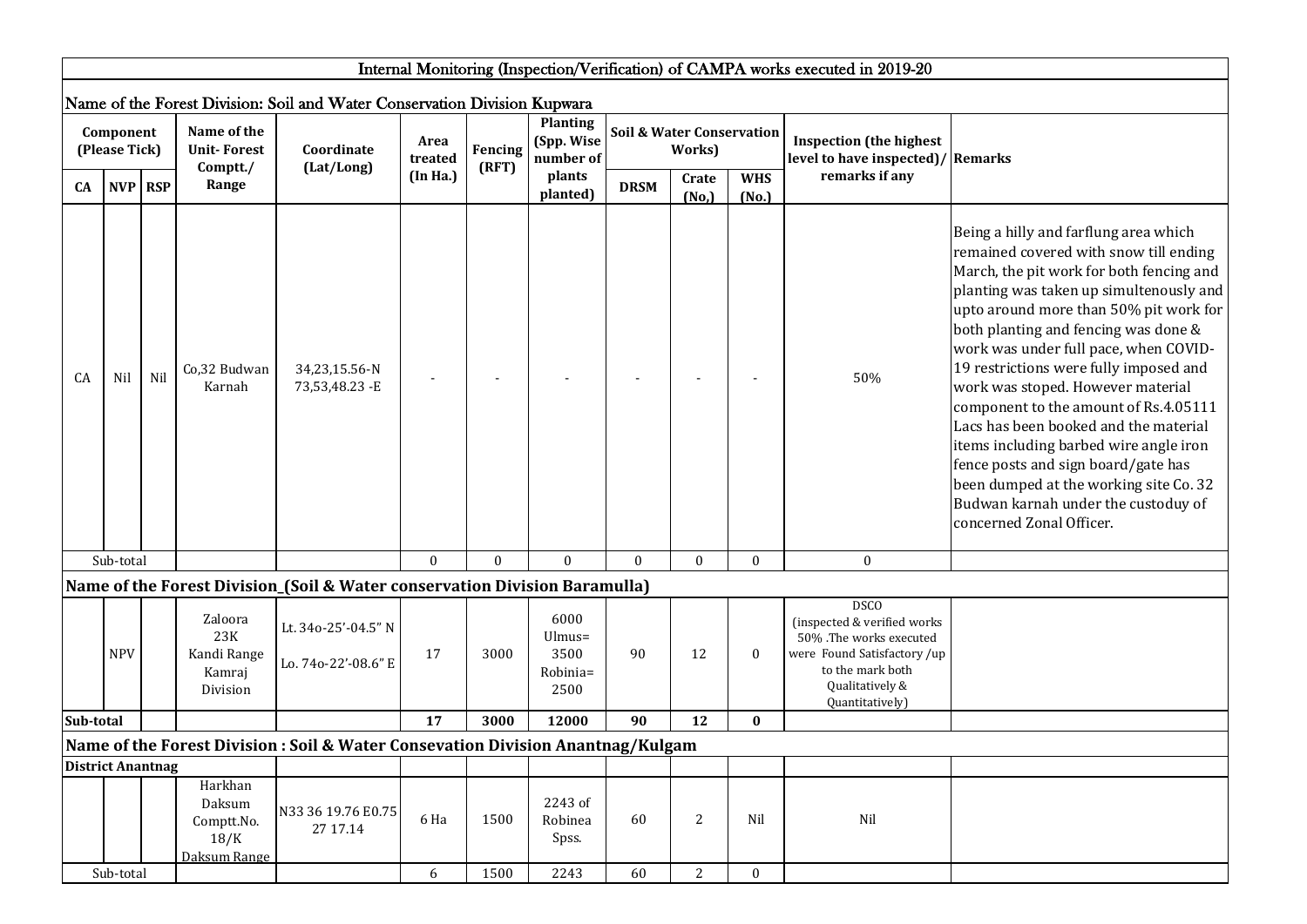| Component<br>(Please Tick) |              | Name of the<br><b>Unit-Forest</b><br>Comptt./ | Coordinate<br>(Lat/Long)                                       | Area<br>treated                                                                        | Fencing<br>(RFT) | <b>Planting</b><br>(Spp. Wise<br>number of    | <b>Soil &amp; Water Conservation</b>                                                                                                                                                                                                 | Works)      |                  | <b>Inspection (the highest</b><br>level to have inspected)/ Remarks |                                                                                                     |  |
|----------------------------|--------------|-----------------------------------------------|----------------------------------------------------------------|----------------------------------------------------------------------------------------|------------------|-----------------------------------------------|--------------------------------------------------------------------------------------------------------------------------------------------------------------------------------------------------------------------------------------|-------------|------------------|---------------------------------------------------------------------|-----------------------------------------------------------------------------------------------------|--|
| CA                         |              | NVP RSP                                       | Range                                                          |                                                                                        | (In Ha.)         |                                               | plants<br>planted)                                                                                                                                                                                                                   | <b>DRSM</b> | Crate<br>(No,)   | <b>WHS</b><br>(No.)                                                 | remarks if any                                                                                      |  |
| <b>District Kulgam</b>     |              |                                               |                                                                |                                                                                        |                  |                                               |                                                                                                                                                                                                                                      |             |                  |                                                                     |                                                                                                     |  |
|                            |              |                                               | Gancure<br>Waltengo<br>Comptt.No.<br>38/N<br>Qazigund<br>Range | N 33 32 8.73<br>E075 06 3.29                                                           | 6 Ha             | 1500                                          | 2243 of<br>Robinea<br>Spss.                                                                                                                                                                                                          | 50          | 5                | Nil                                                                 | Nil                                                                                                 |  |
|                            | Sub-Total    |                                               |                                                                |                                                                                        | 6                | 1500                                          | 2243                                                                                                                                                                                                                                 | 50          | $\overline{7}$   | $\bf{0}$                                                            |                                                                                                     |  |
|                            | <b>Total</b> |                                               |                                                                |                                                                                        | 12               | 3000                                          | 4486                                                                                                                                                                                                                                 | 110         | $\boldsymbol{9}$ | $\bf{0}$                                                            |                                                                                                     |  |
|                            |              |                                               | Name of the Forest Division:_Samba                             |                                                                                        |                  |                                               |                                                                                                                                                                                                                                      |             |                  |                                                                     |                                                                                                     |  |
| Y                          |              |                                               | Sarna Patyari<br>55/D Samba                                    | N 32-38'-050"<br>E075-07'-950"                                                         | 22 ha            | 6000                                          | 10850<br>Anaar,<br>Amroodh,<br>Jamun,<br>Bayda,<br>Bamboo,<br><b>Sarin</b>                                                                                                                                                           | 150         | 5                | 4000                                                                | Internal verification has<br>been conducted by the<br>Deptt.and report stand<br>submitted           |  |
|                            | Sub-total    |                                               |                                                                |                                                                                        | 22               | 6000                                          | 10850                                                                                                                                                                                                                                | 150         | 5                | 4000                                                                |                                                                                                     |  |
|                            |              |                                               | District Jammu 2019-20                                         |                                                                                        |                  |                                               |                                                                                                                                                                                                                                      |             |                  |                                                                     |                                                                                                     |  |
| Y                          |              |                                               | Jambou Zoo                                                     | N 32-47'-14.73"<br>E 74 52' 49.06"                                                     | н.               | $\mathord{\hspace{1pt}\text{--}\hspace{1pt}}$ | 5000                                                                                                                                                                                                                                 | н.          | $\sim$           | $\overline{a}$                                                      | $\sim$ $\sim$                                                                                       |  |
| Sub-total                  |              |                                               |                                                                |                                                                                        |                  |                                               | 5000                                                                                                                                                                                                                                 |             |                  |                                                                     |                                                                                                     |  |
|                            |              |                                               |                                                                |                                                                                        |                  |                                               |                                                                                                                                                                                                                                      |             |                  |                                                                     |                                                                                                     |  |
|                            |              |                                               |                                                                | District Soil Conservation Officer, Soil & Water Conservation Deptt. District Udhampur |                  |                                               |                                                                                                                                                                                                                                      |             |                  |                                                                     |                                                                                                     |  |
| $\sqrt{ }$                 | $\bf{0}$     | $\bf{0}$                                      | Jalamara (Tikri<br>Udhampur), Co-<br>17 <sub>U</sub>           | N-32 56'38.92"<br>E-075 00' 01.71"                                                     | 10 Ha            | 3000                                          | <b>5000 Nos</b><br>(P.Bagged)<br>a) Gewelia<br>Robusta - 800<br>Nos. b)<br>Bamboo-1500<br>Nos<br>c) Dalbergia<br>Sissoo-2000<br>Nos d)<br>Mixed species-<br>(Jammun,<br>Arjun,<br>Sapindus,<br>Gauva, neem,<br>Albizzia) -700<br>nos | 40          | $\boldsymbol{0}$ | $\bf{0}$                                                            | Inspected by Joint<br>Director, Soil & Water<br><b>Conservation Deptt.</b><br>Jammu & DSCO Udhampur |  |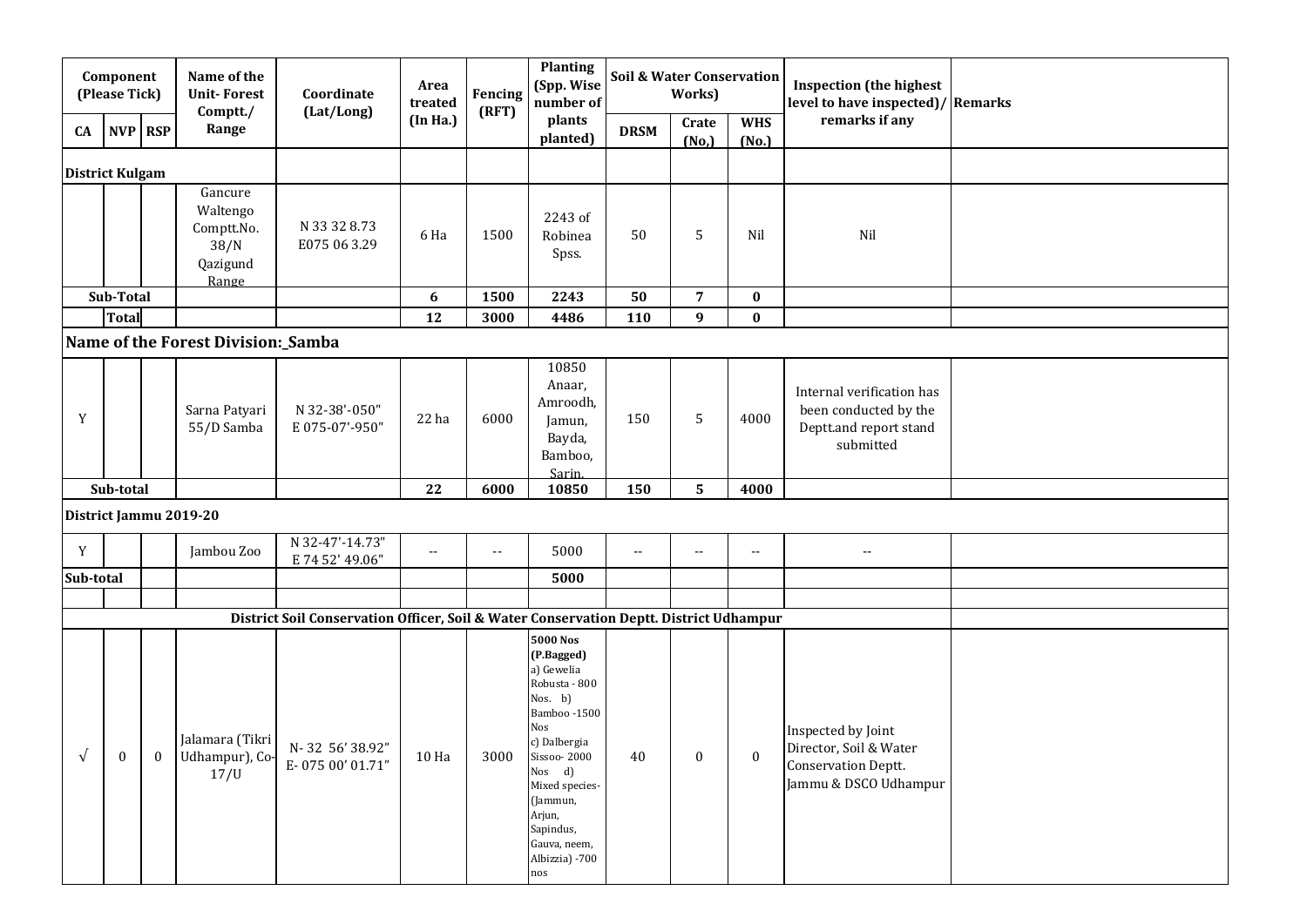|                                                                        | Component<br>(Please Tick) |                  | Name of the<br><b>Unit-Forest</b><br>Comptt./                                       | Coordinate<br>(Lat/Long)                                  | Area<br>treated                                    | Fencing<br>(RFT) | Planting<br>(Spp. Wise<br>number of<br>plants                                                                                                                                                        | Soil & Water Conservation | Works)           |                     | <b>Inspection</b> (the highest<br>level to have inspected)/ Remarks |  |
|------------------------------------------------------------------------|----------------------------|------------------|-------------------------------------------------------------------------------------|-----------------------------------------------------------|----------------------------------------------------|------------------|------------------------------------------------------------------------------------------------------------------------------------------------------------------------------------------------------|---------------------------|------------------|---------------------|---------------------------------------------------------------------|--|
| CA                                                                     | NVP RSP                    |                  | Range                                                                               |                                                           | (In Ha.)                                           |                  | planted)                                                                                                                                                                                             | <b>DRSM</b>               | Crate<br>(No,)   | <b>WHS</b><br>(No.) | remarks if any                                                      |  |
| $\sqrt{ }$                                                             | $\boldsymbol{0}$           | $\bf{0}$         | Bapp, Co-<br>109/D<br>(Mantalai)                                                    | N-33 59' 24.37" E-<br>075 21' 26.90"                      | 08 Ha                                              | 3000             | <b>5000 Nos</b><br>(Naked Root)<br>a) Robinia -<br>2000 Nos.<br>b) Alamus -<br>1000 Nos<br>c) Dalbergia<br>Sissoo-400<br>d)<br>Nos<br>Amlok - 1000<br>Nos<br>e) Chir - 600<br>Nos(P.B)               | 70                        | $\boldsymbol{0}$ | $\bf{0}$            | Inspected byDSCO<br>Udhampur                                        |  |
| $\mathbf{0}$<br>18<br>$\mathbf{0}$<br>Sub-total<br>6000<br>1000<br>110 |                            |                  |                                                                                     |                                                           |                                                    |                  |                                                                                                                                                                                                      |                           |                  |                     |                                                                     |  |
|                                                                        |                            |                  | District Soil Conservation Officer, Soil & Water Conservation Deptt. District Reasi |                                                           |                                                    |                  |                                                                                                                                                                                                      |                           |                  |                     |                                                                     |  |
| $\sqrt{ }$                                                             | $\boldsymbol{0}$           | $\boldsymbol{0}$ | $Co-4/GG$                                                                           | Gangote Dogian N-33 18' 20.79"<br>E.<br>74 50' 27.31"     | 20 Ha<br>(fenced<br>during<br>the year<br>2017-18) | $\bf{0}$         | 8000 Nos<br>(Naked Root)<br>plants<br>planted in<br>already<br>fenced area<br>during the<br>year 2017-18<br>a) Dalbergia<br>Sissoo-2000<br>Nos<br>b) Alamus -<br>2000 Nos<br>c) Robina -<br>4000 nos | 100                       | $\boldsymbol{0}$ | $\bf{0}$            | Inspected by DSCO<br>Udhampur/Reasi                                 |  |
| 20<br>$\bf{0}$<br>$\bf{0}$<br>8000<br>100<br>$\bf{0}$<br>total         |                            |                  |                                                                                     |                                                           |                                                    |                  |                                                                                                                                                                                                      |                           |                  |                     |                                                                     |  |
| Soil & Water Conservation Department Kathua                            |                            |                  |                                                                                     |                                                           |                                                    |                  |                                                                                                                                                                                                      |                           |                  |                     |                                                                     |  |
|                                                                        |                            |                  | Saganu<br>F.R.Jasrota                                                               | N32 <sup>0</sup> 12'58.00"<br>E 75 <sup>0</sup> 11'57.46" | 30                                                 | 6000             | 15000<br>P.B. 7000<br><b>Sisal 8000</b>                                                                                                                                                              | 200                       | 10               | $\boldsymbol{0}$    | Joint Director Soil & Water<br>Conservation Jammu<br>Region Jammu   |  |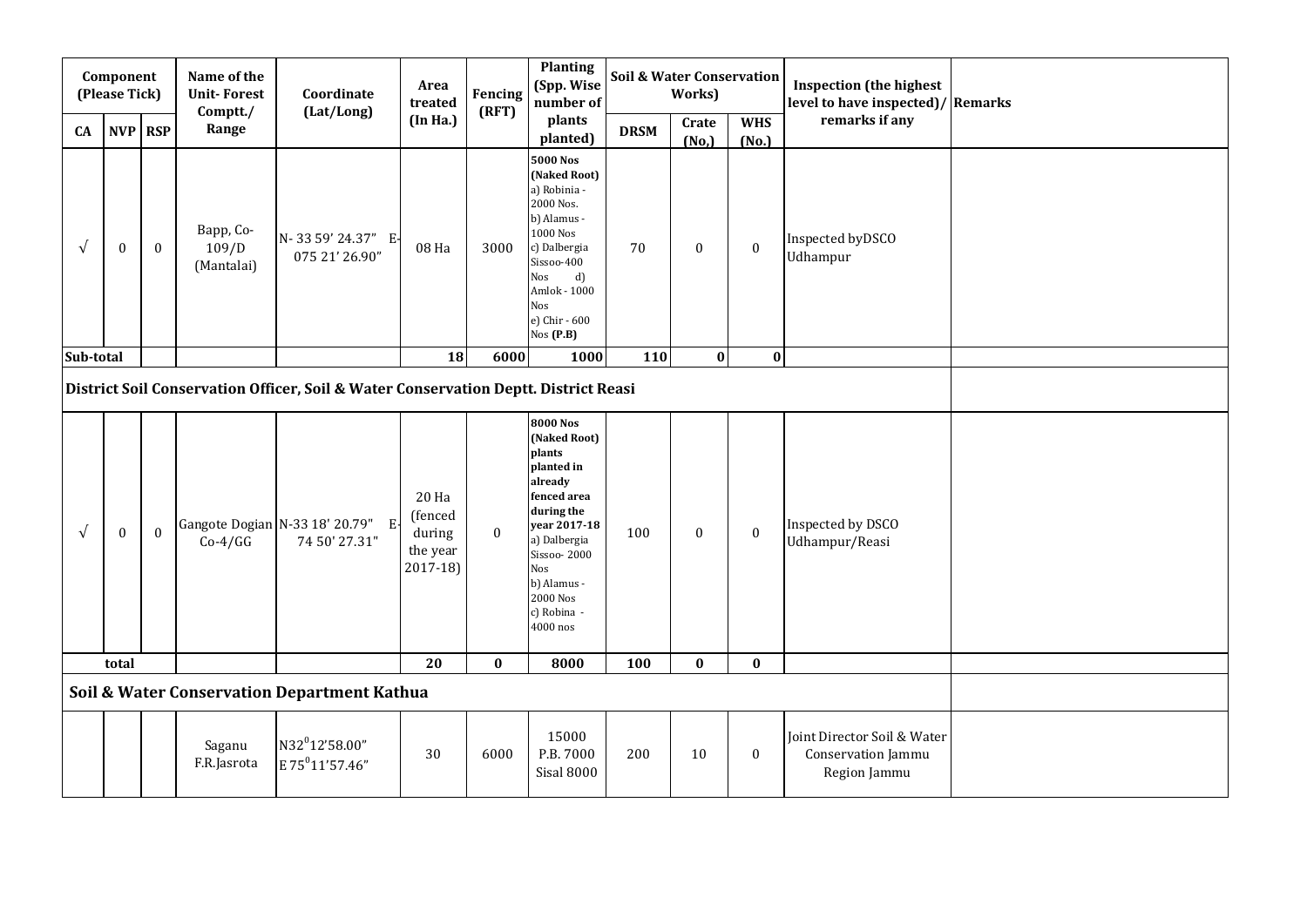|           | Component<br>(Please Tick) |         | Name of the<br><b>Unit-Forest</b><br>Comptt./                      | Coordinate<br>(Lat/Long)                                                            | Area<br>treated  | Fencing<br>(RFT) | <b>Planting</b><br>(Spp. Wise<br>number of                                                                                                                                                      | Soil & Water Conservation<br>Works) |                |                     | <b>Inspection (the highest</b><br>level to have inspected)/ Remarks                                                                                           |  |
|-----------|----------------------------|---------|--------------------------------------------------------------------|-------------------------------------------------------------------------------------|------------------|------------------|-------------------------------------------------------------------------------------------------------------------------------------------------------------------------------------------------|-------------------------------------|----------------|---------------------|---------------------------------------------------------------------------------------------------------------------------------------------------------------|--|
| <b>CA</b> |                            | NVP RSP | Range                                                              |                                                                                     | (In Ha.)         |                  | plants<br>planted)                                                                                                                                                                              | <b>DRSM</b>                         | Crate<br>(No,) | <b>WHS</b><br>(No.) | remarks if any                                                                                                                                                |  |
|           |                            |         | Dhrode<br>F.R.Mahanpur $E 075^042'42''$                            | N 32 <sup>0</sup> 36'38"                                                            | $\boldsymbol{0}$ | $\boldsymbol{0}$ | $\boldsymbol{0}$                                                                                                                                                                                | $\boldsymbol{0}$                    | $\bf{0}$       | $\mathbf{1}$        | DSCO Kathua (inspected &<br>verified works 50%. The<br>works executed were<br>found satisfactory/ up to<br>the mark both<br>qualitatively and<br>quantatively |  |
| ub-Total  |                            |         |                                                                    |                                                                                     | 30               | 6000             | 15000                                                                                                                                                                                           | 200                                 | 10             | $\mathbf{1}$        |                                                                                                                                                               |  |
|           |                            |         |                                                                    | Name of the Forest Division Soil & Water Conservation Forest Doda I/c Ramabn Distt. |                  |                  |                                                                                                                                                                                                 |                                     |                |                     |                                                                                                                                                               |  |
|           |                            |         | <b>Bada Kund</b><br>Sangaldan -<br>44-Gool / Gool<br>(New Closure) | 33°-14'25 "N 75°-<br>08'05"E                                                        | 15 Ha.           | 3500             | Robinia -<br>3860 Nos.<br>Milia - 800<br>Nos.<br>Populus -<br>1340 Nos.<br>Almus -<br>1000 Nos.<br><b>Total 7000</b><br><b>Nos. Naked</b><br>Root<br>plants<br>planted                          | 427<br>427                          | 10<br>10       | Nil                 | No inspection by highest<br>level / Nil                                                                                                                       |  |
| CA        | $\blacksquare$             | $\sim$  | <b>Tetarsoo II</b><br>(Old Closure<br>$2015-16$                    | 40-B / Batote 33°-13'01.4"N 75°<br>15'05.1"E                                        | $\sim$           | $\sim$           | Robinia -<br>1000 Nos.<br>Milia - 200<br>Nos.<br><b>Total 1200</b><br><b>Nos. Naked</b><br>Root<br>plants<br>planted<br>Anardana -<br>3500 Nos.<br><b>Total 3500</b><br>Nos.<br><b>Anardana</b> | $\blacksquare$<br>$\sim$            | 11<br>11       | Nil                 | No inspection by highest<br>level / Nil                                                                                                                       |  |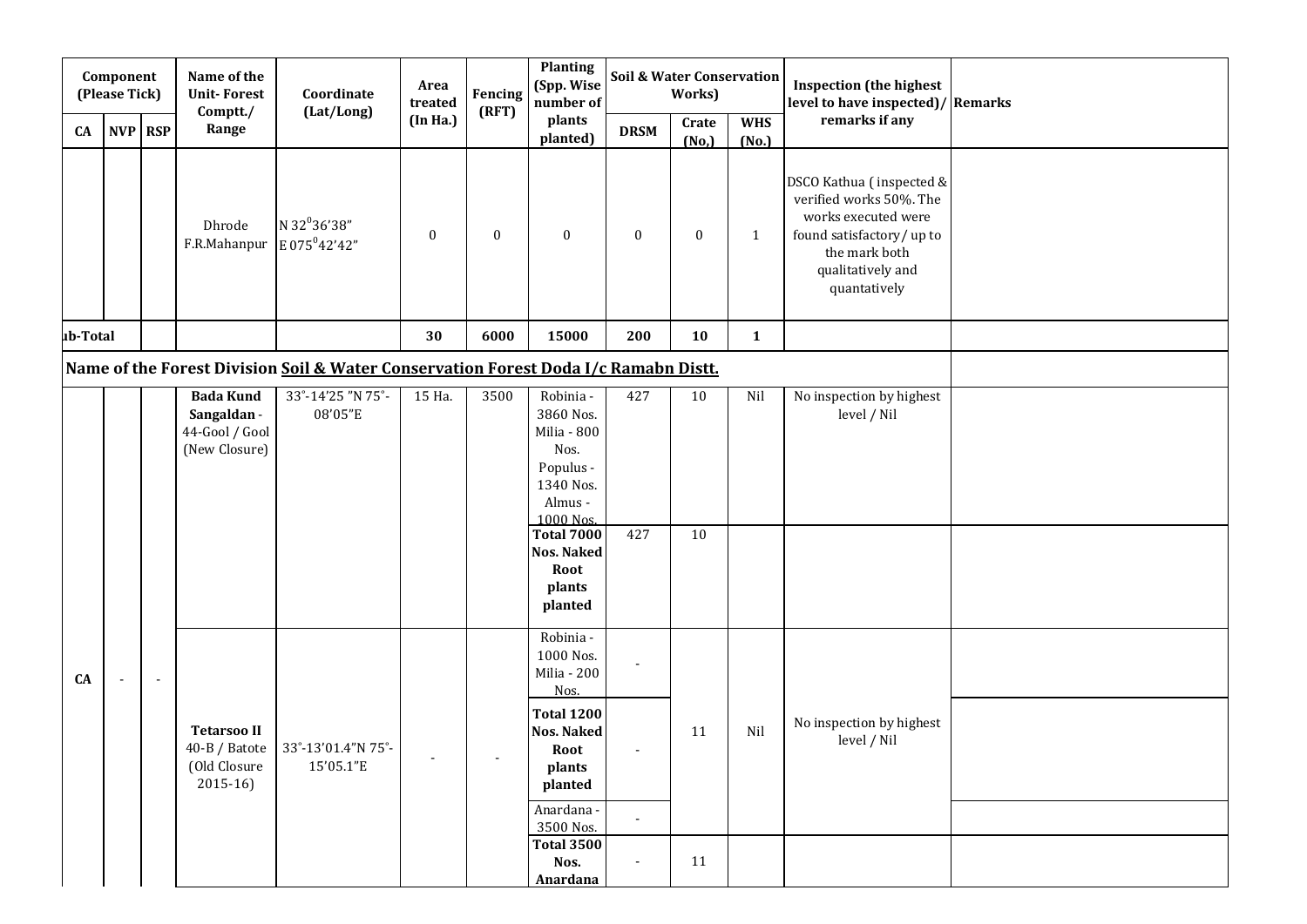|           | Component<br>(Please Tick) |                | Name of the<br><b>Unit-Forest</b><br>Comptt./ | Coordinate<br>(Lat/Long)                                                           | Area<br>treated | Fencing<br>(RFT)       | <b>Planting</b><br>(Spp. Wise<br>number of                          | <b>Soil &amp; Water Conservation</b><br>Works) |                |                              | <b>Inspection</b> (the highest<br>level to have inspected)/ Remarks                                                                 |  |
|-----------|----------------------------|----------------|-----------------------------------------------|------------------------------------------------------------------------------------|-----------------|------------------------|---------------------------------------------------------------------|------------------------------------------------|----------------|------------------------------|-------------------------------------------------------------------------------------------------------------------------------------|--|
| CA        | NVP RSP                    |                | Range                                         |                                                                                    | (In Ha.)        |                        | plants<br>planted)                                                  | <b>DRSM</b>                                    | Crate<br>(No,) | <b>WHS</b><br>(No.)          | remarks if any                                                                                                                      |  |
|           |                            |                | <b>Ghard Maitr II</b><br>43-B / Batote        | 33°13'18.55"N                                                                      |                 | $\sim$                 | Robinia -<br>1636 Nos.                                              |                                                |                |                              | No inspection by highest<br>level / Nil                                                                                             |  |
|           |                            |                | (Old Closure<br>$2018-19$                     | 75°13'54.01"E                                                                      |                 |                        | <b>Total 1636</b><br><b>Nos. Naked</b><br><b>Root</b>               |                                                |                |                              |                                                                                                                                     |  |
| Sub-total |                            |                |                                               |                                                                                    | 15              | 3500                   | 13336                                                               | 854                                            | 42             | $\boldsymbol{0}$             |                                                                                                                                     |  |
|           |                            |                |                                               | Name of the Forest Division Soil & Water Conservation Forest Poonch.               |                 |                        |                                                                     |                                                |                |                              |                                                                                                                                     |  |
| <b>CA</b> | ÷,                         | $\blacksquare$ | Zone Nangali<br>CO;167/H<br>(New Closure)     | 33°-46'31.22"N<br>074°-09'30.28"E                                                  | 15 Ha.          | 5000                   | Robinia -<br>4000<br>Almus -<br>2000<br>Patches-<br>5000            | 70                                             |                |                              | No inspection by highest<br>level / Nil                                                                                             |  |
|           |                            |                | Kandyara<br>CO:167/H (Old<br>Closure) (BUC)   | 33°-46'52.1 "N 074°<br>09'33.7"E                                                   |                 |                        | Robinia -<br>3000                                                   |                                                |                |                              | No inspection by highest<br>level / Nil                                                                                             |  |
| Sub-total |                            |                |                                               |                                                                                    | 15              | 5000                   | 9000                                                                | 70                                             |                |                              |                                                                                                                                     |  |
|           |                            |                |                                               | Name of the Forest Division Rajouri (Soil & Water Conservation Department Rajouri) |                 |                        |                                                                     |                                                |                |                              |                                                                                                                                     |  |
|           | ü                          |                | Ghambir Keri<br>$Co.86-87/R$<br>Rajouri Range | N33 <sup>0</sup> 31 18.99<br>E74 <sup>0</sup> 17 38.99                             | 10              | 3000                   | 1. Allmus<br>1500 2.<br>Rubenia15<br>00 3.                          | 90                                             | $\mathbf{0}$   | $\mathbf{0}$                 | DSCO (inspected and<br>verified works 50% the<br>works executed found<br>satisfactory/upto the mark                                 |  |
|           | ü                          |                | Bakher<br>Co.42/D<br>Sunderbani<br>Range      | N33 <sup>0</sup> 05.519<br>E74 <sup>0</sup> 17 43.30                               | 10              | 3000                   | 1. Sissoo<br>1600 2.<br>50<br>Amla<br>3. Galaca<br>100 4.<br>Bamboo | 90                                             | $\mathbf{0}$   | $\theta$                     | both in Qualitatively and<br>Quantitatively)                                                                                        |  |
| Sub-total |                            |                |                                               |                                                                                    | 20              | 6000                   | 7000                                                                | 180                                            | $\bf{0}$       | $\mathbf{0}$                 |                                                                                                                                     |  |
|           |                            |                |                                               |                                                                                    |                 |                        |                                                                     |                                                |                |                              | Name of the Forest Division Assistant Conservator of Forests, Department of Soil & Water Conservation, District Srinagar/ Ganderbal |  |
|           |                            |                | Pashwan<br>Khimber                            | LT: 34° 12'.287" N<br>Lo: 74° 52' 688" E                                           | 10              | 3000                   | Rubinia =<br>7500                                                   | 53                                             | 3              |                              | Site inspected by DSCO<br>Srinagar the closure has                                                                                  |  |
| Total     |                            |                | Khimber<br>Chatterhama                        | LT: 34° 11'.55.78"<br>N Lo: 74° 52'<br>41.84" E                                    | 10              | $\blacksquare$<br>3000 | 8000                                                                | $\blacksquare$<br>53                           | $\sim$<br>3    | $\mathbf{1}$<br>$\mathbf{1}$ | been established on a<br>rugged terrain to check<br>the soil erosion during<br>heavy runoff with an<br>added treatment of Nalla's   |  |
|           |                            |                |                                               |                                                                                    |                 |                        |                                                                     |                                                |                |                              |                                                                                                                                     |  |